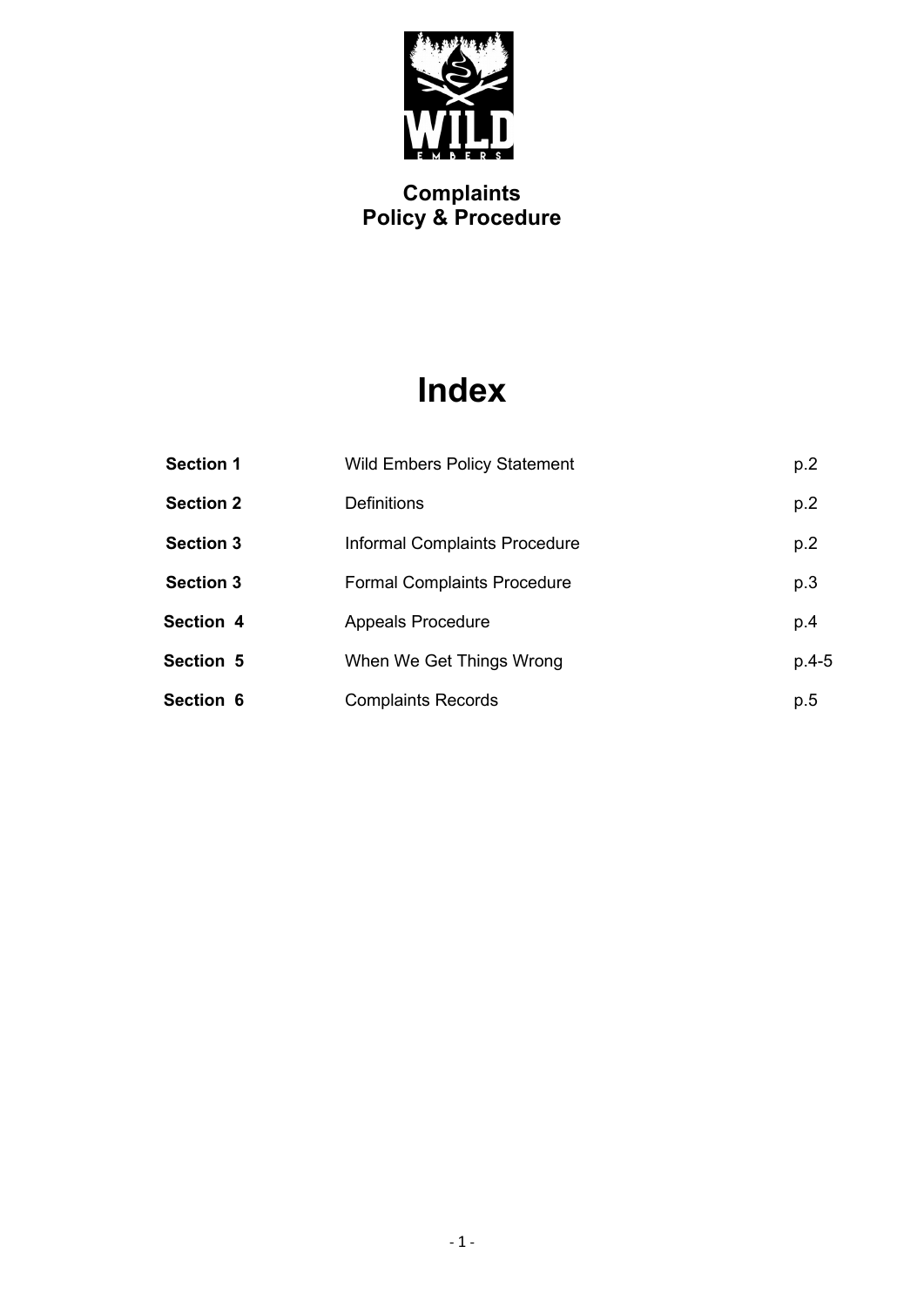

# **1. Policy Statement**

**1.1 Wild Embers** prides itself on offering a high quality, accessible and transparent service to everyone. In order for us to achieve this, we need to know when we get things wrong. We aim to resolve the complaint as quickly as possible, to learn from this and to make changes to continuously improve our service.

#### **2. Definitions**

2.1 A complaint is an expression of dissatisfaction, whether this is deemed as justified or not. These are referred to as "service complaints"

- 2.2 Our policy covers complaints on the following:
	- $\triangleright$  The standard of service you should expect from us
	- ➢ The behaviour of Wild Embers staff
	- $\triangleright$  Any action or lack of action by our staff
- 2.3 Our complaints policy & procedure does not include the following:
	- 2.3.1 Comments about our policies or policy decision
	- 2.3.2 Informal complaints by parents / guardians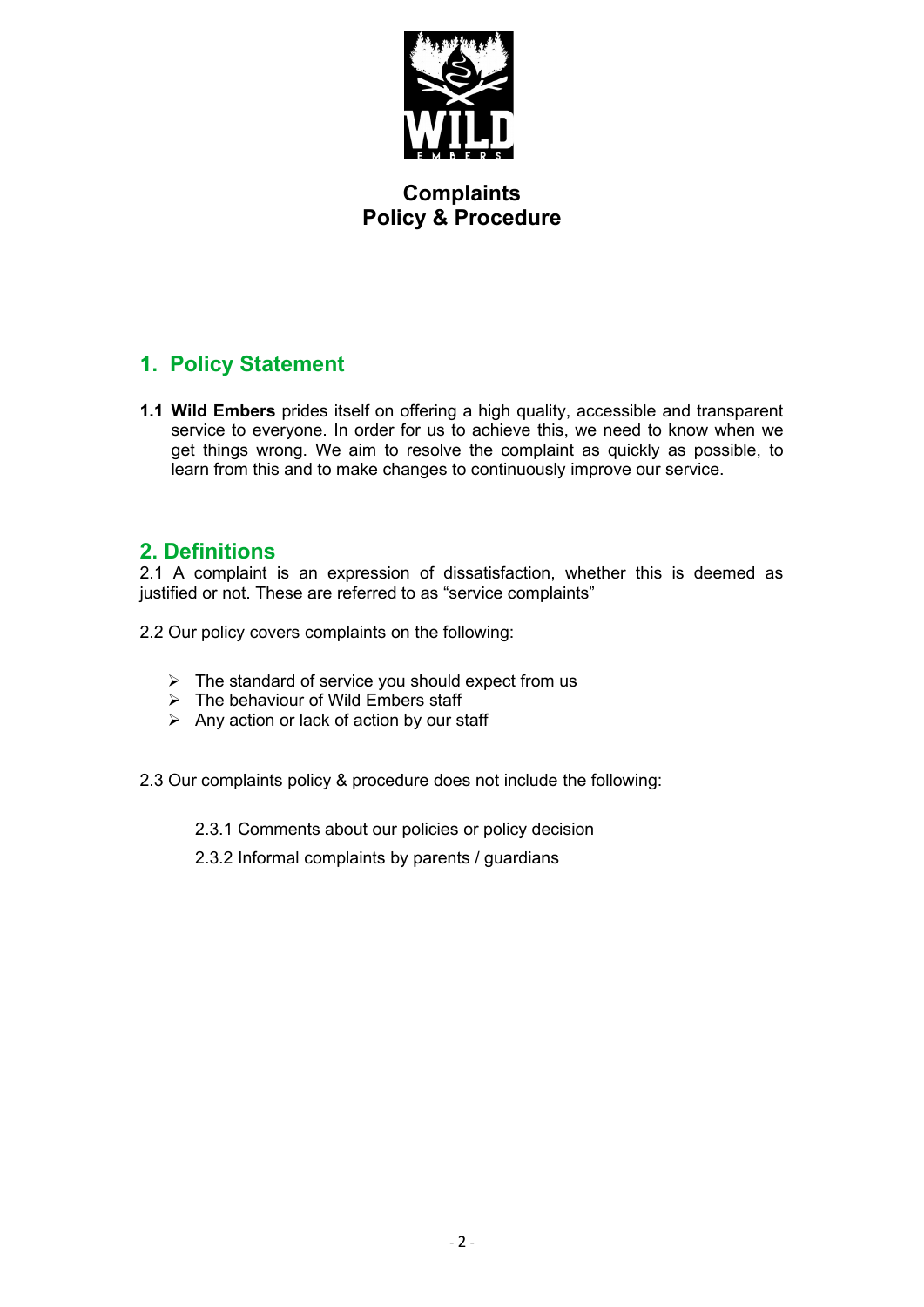

# **3. Informal Complaints Procedure**

3.1 Informal complaints are defined as complaints arising which can be resolved without a formal complaints procedure, (such as critical feedback from parents / guardians about how sessions could be improved). Other informal complaints could involve:

3.1.1 Critical feedback about how to improve sessions

3.1.2 Complaints about children's behaviour during sessions. If aggression or bullying is reported these must be dealt with in accordance with our bullying and safeguarding policies and a formal complaint procedure must be followed 3.1.3 Complaints about other parents / guardians / external agencies

3.1.4 Verbal or written complaints not deemed suitable for a formal complaint

3.2 In the event of an informal complaint:

3.2.1 Staff member who received the complaint will inform one of the Wild Embers Directors immediately

3.2.2 The director will decide whether the complaint is a formal or an informal complaint. If a formal complaint is required follow section 4.

3.2.2 The Staff members who received the complaint will then acknowledge the informal complaint in writing (via email) within 48 hours using this template:

*Dear …*

*Thank you for your feedback. We at Wild Embers appreciate your input and want to assure you we take all feedback seriously. A senior member of the team will be in touch within 48 hours with further information about how we can find a resolution and take appropriate action. With kind regards* 

3.2.3 The directors or senior member of staff will also acknowledge the complaint and provide an official response providing feedback and appropriate action to be taken where necessary.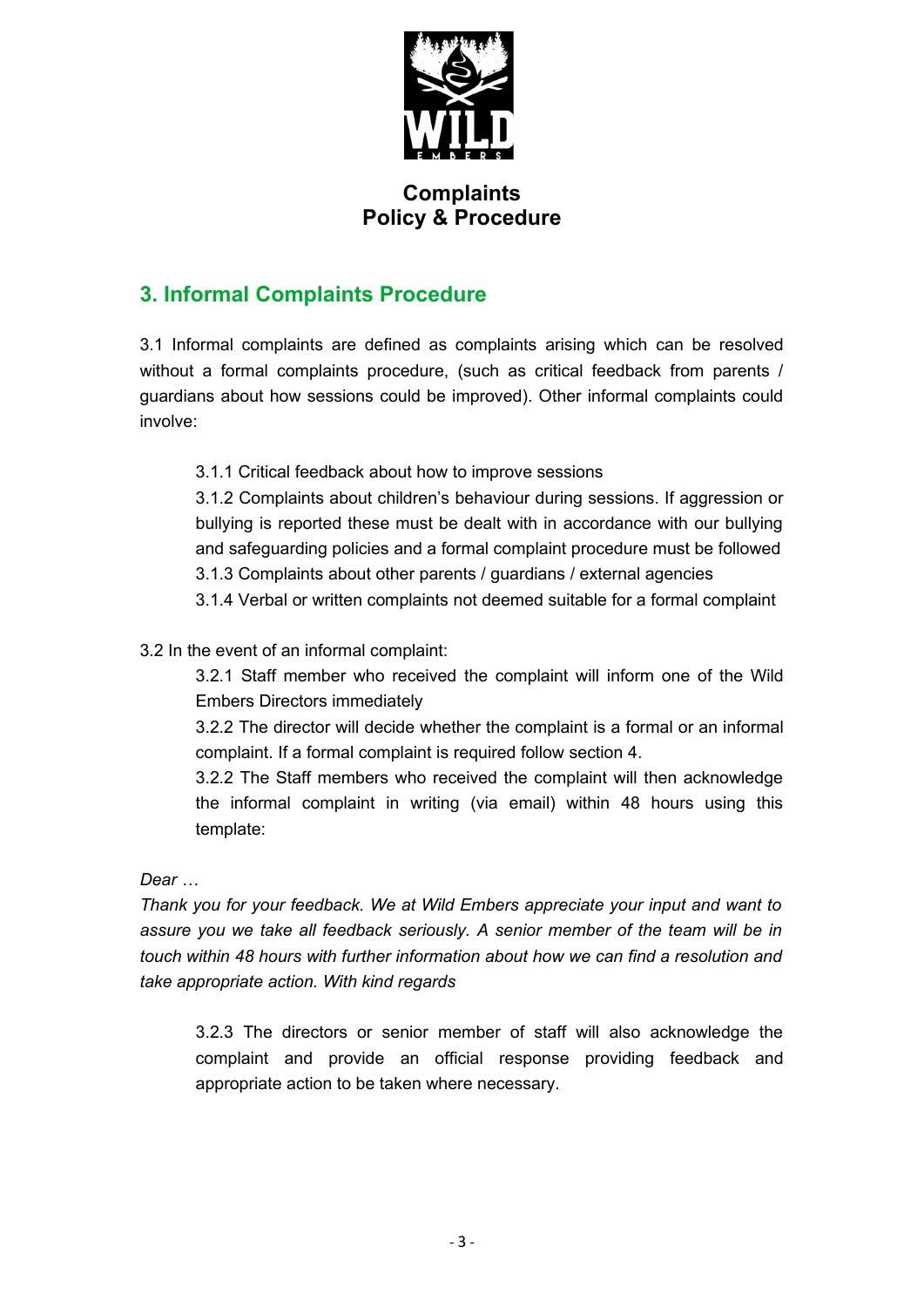

#### **4. Formal Complaints Procedure**

4.1 Wild Embers maintains the following standards when handing complaints:

4.1.1 Complaints can be received by letter or email or in person, all complaints are treated seriously and will be handled by a senior member of staff

4.1.2 You will be treated with respect at all times

4.1.3 We expect you to treat staff dealing with the complaint with the same level of respect shown to you.

4.1.4 We will treat your complaint in confidence where ever possible

4.1.5 We aim to deal with your complaint promptly. We will acknowledge receipt of your complaint within 2 workings days and you can expect a full reply within 5 working days. In some cases, this will not be possible, due to the complexity of the complaint. If this happens, we will tell you the reasons why, keep you informed of any progress and let you know when we will be able to reply.

4.2 We will not treat you less favorably than anyone else because of your:

- sex or legal marital or same-sex partnership status: this includes family status, responsibility for dependents, and gender (including gender reassignment, whether proposed, commenced or completed)
- sexual orientation
- colour or race: this includes ethnic or national origin or nationality
- disability
- religious or political beliefs, or trade union affiliation
- any other unjustifiable factors, for example language difficulties, age, pregnancy and maternity.

4.3 Anyone making a complaint may chose to have a third-party act on their behalf, this could include a professional body, advice organisations or a family member or friend. If a third party is used during the process, Wild Embers will need written consent to this effect, we will then endeavor to keep the third party informed of any progress on the complaint.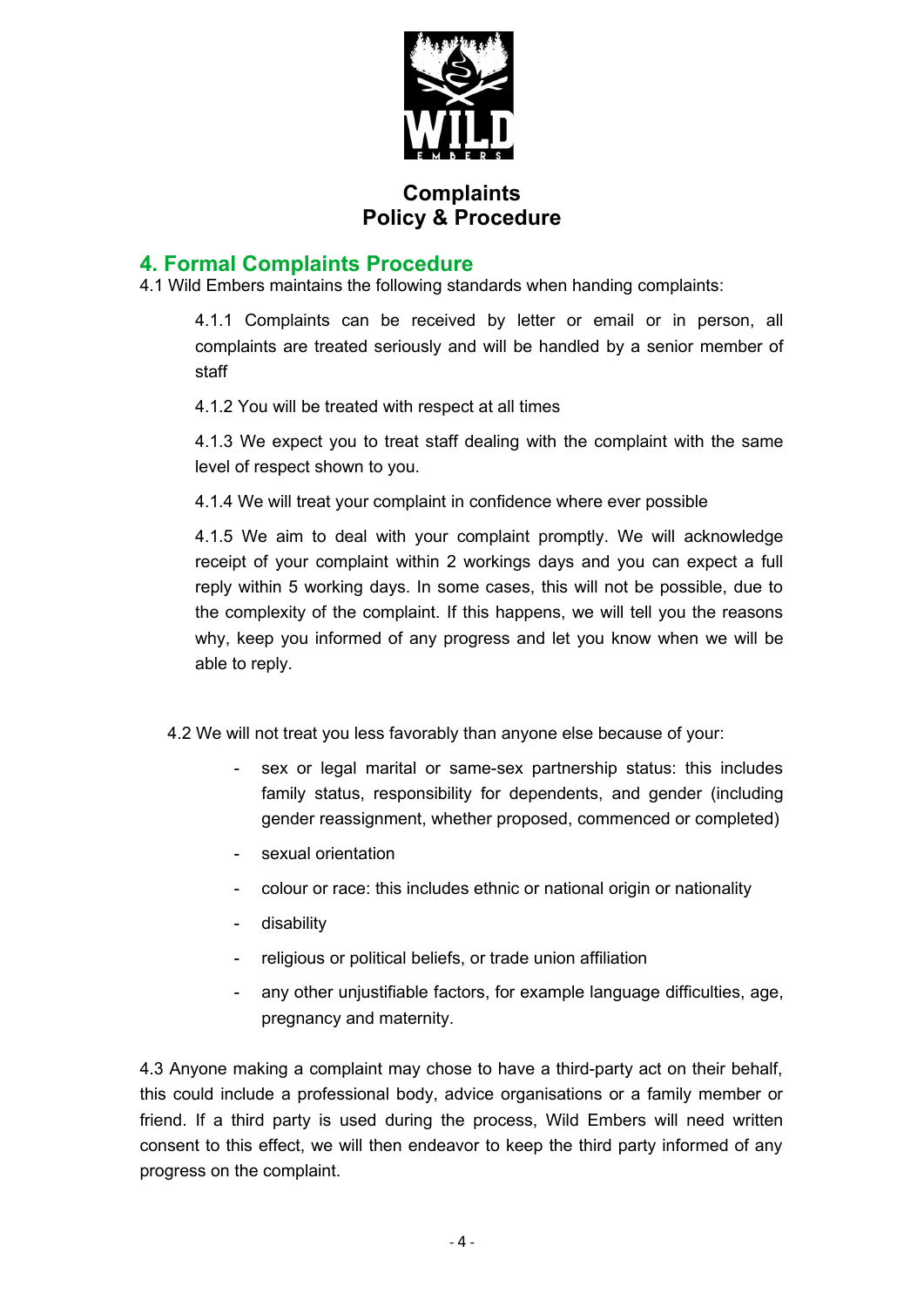

4.4 All complaints received will be dealt with confidentially and in accordance with the requirements of the Data Protection Act 1998 and GDPR, subject to the need to disclose information as required by statutory authorities.

4.5 If you wish to make a complaint for the attention of the Directors, please do so via email to either: [info@wildembers.org](mailto:info@wildembers.org) or [richard@wildembers.org](mailto:richard@wildembers.org)

4.6 We will then email to acknowledge the complaint has been received and where possible, send a detailed reply within ten working days. All complaints will receive a thorough investigation by one/both of the Directors at Wild Embers. If the complaint is complex and this is not possible, we will inform you of why this is the case with an indication of when you will receive this correspondence from us.

# **5. Appeals Procedure**

5.1 If you have raised a complaint and you are not satisfied with the response then you should contact the Directors and explain why.

5.2 We will then investigate the complaint further and will endeavor to respond within ten working days. If this is not possible, we will contact you with the reasons why and when we will be able to respond.

If at this point you are still not satisfied you can contact:

The Legal Ombudsman, PO Box 6806 **Wolverhampton** WV1 9WJ

**Normally you will need to raise a complaint to the Legal Ombudsman within six months of receiving a final written response from us about your complaint, or within six years of the act about which you are complaining occurring. For further information, you can contact the Legal Ombudsman on 0300 555 0333 or [enquiries@legalombudsman.org.uk](mailto:enquiries@legalombudsman.org.uk)**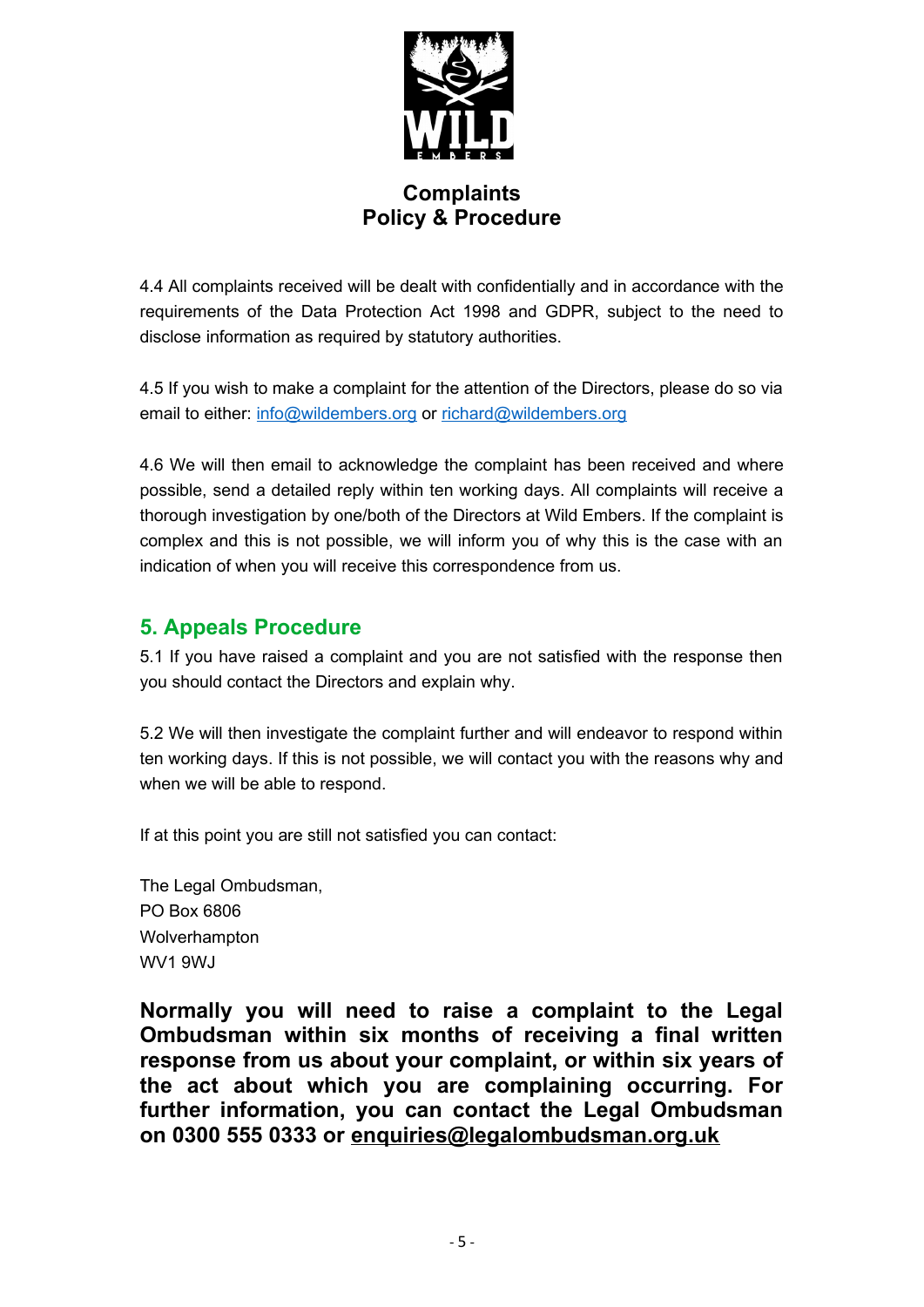

#### **6. When we get things wrong**

6.1 We acknowledge there may be times when we get things wrong, we will act to:

- Accept responsibility and apologise for our mistake
- Explain to you what went wrong and why
- Explain to you changes we have made to prevent it from happening again
- Learn from our mistakes and implement policies and practice where appropriate to do so.

6.2 The action Wild Embers takes to put the matter right is in response to a service and can include any of the points raised above.

6.3 Our response needs to be appropriate and proportionate to the complaint as well as taking into account what redress people seek when they complain. An apology is generally the most appropriate action, but we are aware other action may be necessary in some situations.

6.4 List of remedies;

- A full apology, including a clear explanation what happened and/or what went wrong (an apology is not an acceptance of liability under Section 2 of the Compensation Act 2006)
- Remedial action, this may include reviewing or changing a decision on the service given to an individual complainant
- Provide the service required in first instance (immediately, if appropriate)
- Putting things right, this may include changing practice or policy to prevent further incidents
- Training or supervising staff; or a combination of both

#### **7. Complaints Records**

7.1 All complaints, including the investigation process and action take are recorded by us and are used to improve our service.

7.2 We value all feedback and use this to help us:

- Get things right in the future
- Seek continuous improvement as an organization
- Be more open and accountable